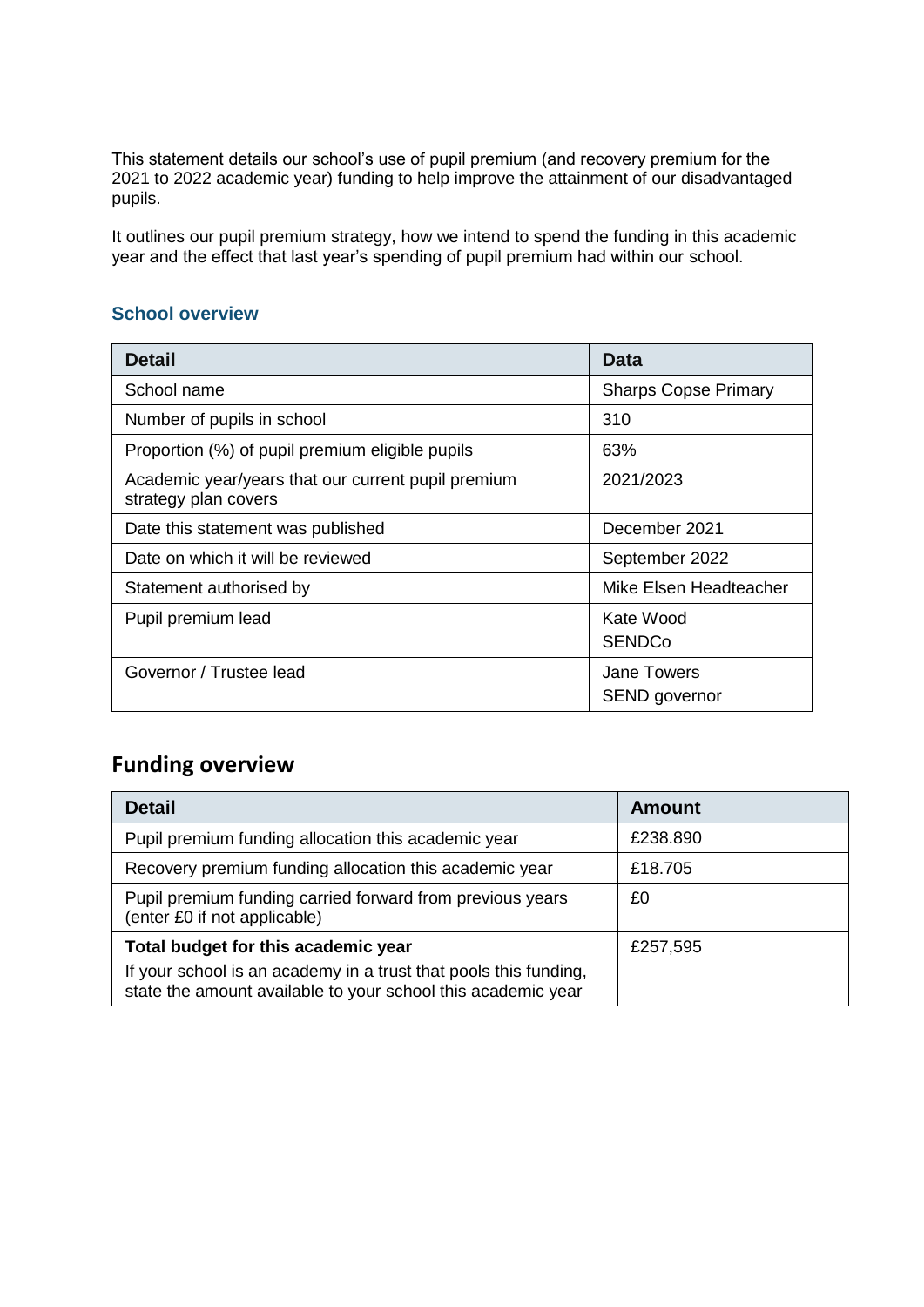# **Part A: Pupil premium strategy plan**

### **Statement of intent**

At Sharps Copse Primary School all children are entitled to full access to the curriculum regardless of background and the challenges they, and their families, face. Every member of this school should feel equally valued and free from discrimination

Key principles of our strategy:

- To raise expectations and aspirations for all pupil premium pupils
- To close the gap between pupil premium children and non pupil premium children
- Raise self esteem and confidence
- To enrich children's lives with a variety of experiences and opportunities..
- to develop every child's potential in acquiring independent learning and personal organisational skills
- for every child to develop emotional strength and resilience.

Identified challenges:

- 1. Language levels of children on entry in year R
- 2. Physical skill levels of children on entry in year R
- 3. Impact of COVID on learning
- 4. Impact of COVID on mental health
- 5. Providing enriching and diverse experiences

Key objectives to address these challenges and raise attainment for pupil premium children Taken from SIP 2021-22

EYFS:

- Developing speech and language through development of the environment.
- Developing physical skills through exposure and resourcing

Personal development, behaviour and attitudes:

- Continuing to embed Sharps Values, mental health and well-being learning sessions throughout our school, ensuring all children have full access to quality first teaching in PHSE and the values curriculum backed up with individualised support where needed
- Teachers to actively teach age-related emotional vocabulary for their year.
- Implement emotional support flow chart and provisions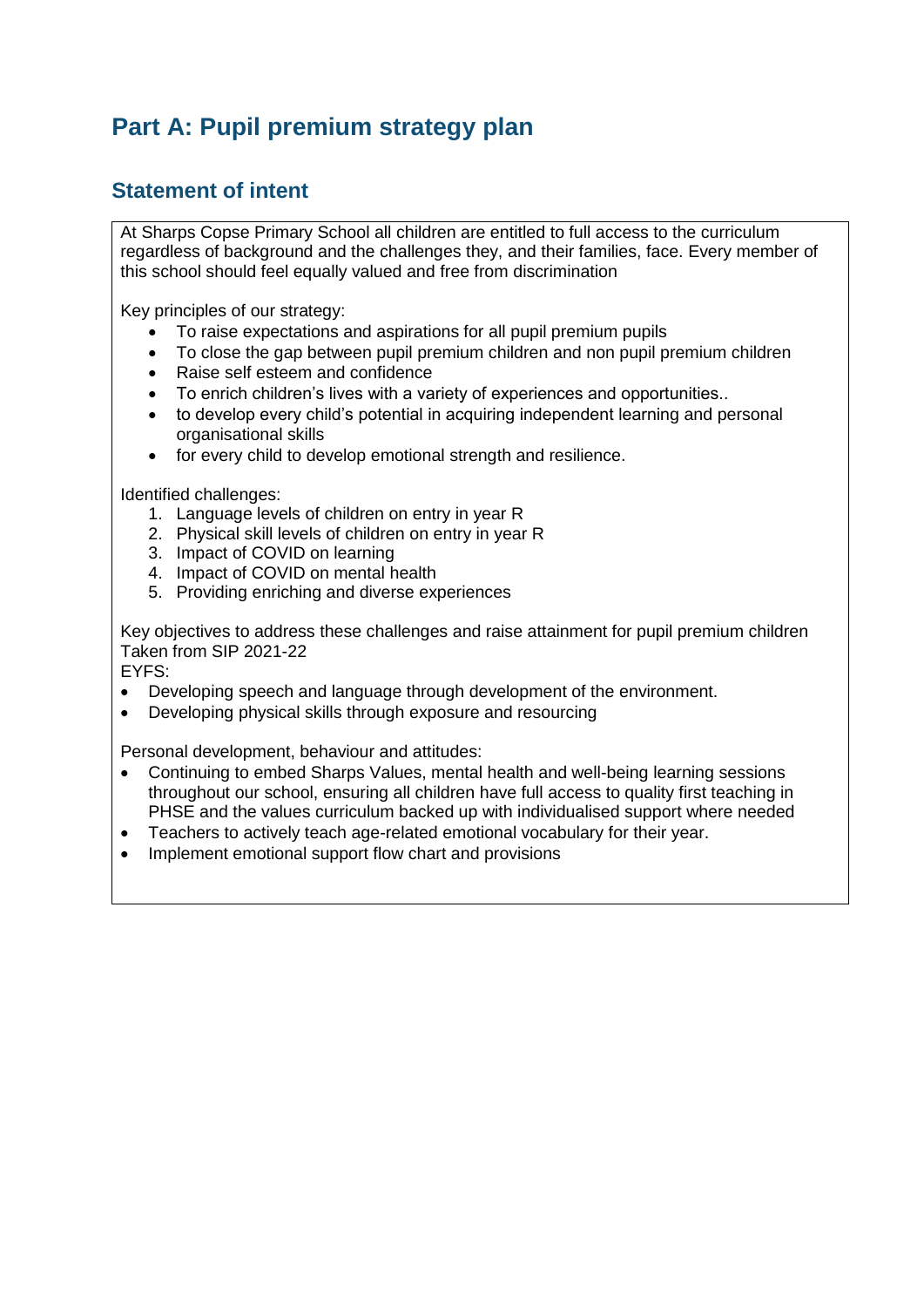### **Intended outcomes**

This explains the outcomes we are aiming for **by the end of our current strategy plan**, and how we will measure whether they have been achieved.

| Intended outcome                                                                                                    | <b>Success criteria</b>                                                                                      |  |
|---------------------------------------------------------------------------------------------------------------------|--------------------------------------------------------------------------------------------------------------|--|
| Improved oral language skills and<br>vocabulary for all our children,                                               | Reduced number of children requiring SALT<br>support within school.                                          |  |
| particularly our disadvantaged<br>pupils.                                                                           | Record of discharges and individual records of<br>progress (Pupil Plans)                                     |  |
| Improved fine and gross motor<br>skills for all our children,                                                       | Reduction in % of children needing physical<br>intervention support entering year 1.                         |  |
| particularly our disadvantaged<br>pupils                                                                            | Fine motor skill support in year 1 reducing over<br>academic year                                            |  |
|                                                                                                                     | Individually evidenced in Pupil Plans                                                                        |  |
| To achieve and sustain improved<br>academic progress for all children,<br>particularly our disadvantaged<br>pupils. | Termly data capture, pupil progress meetings,<br>Year 2 and 6 SATS results to show<br>Year 1 Phonics results |  |
| To achieve and sustain improved                                                                                     | Reduced number of CSI referral for SEMH support.                                                             |  |
| wellbeing for all pupils in our<br>school, particularly our<br>disadvantaged pupils.                                | Improved emotional literacy and Boxhall profile<br>results                                                   |  |
| For all disadvantaged pupils to                                                                                     | All children attending school trips                                                                          |  |
| have opportunities, which are<br>diverse and enriching                                                              | Increased number of children requesting school<br>sports clubs                                               |  |
|                                                                                                                     | Numbers of families taking up holiday club and trip<br>opportunities offered.                                |  |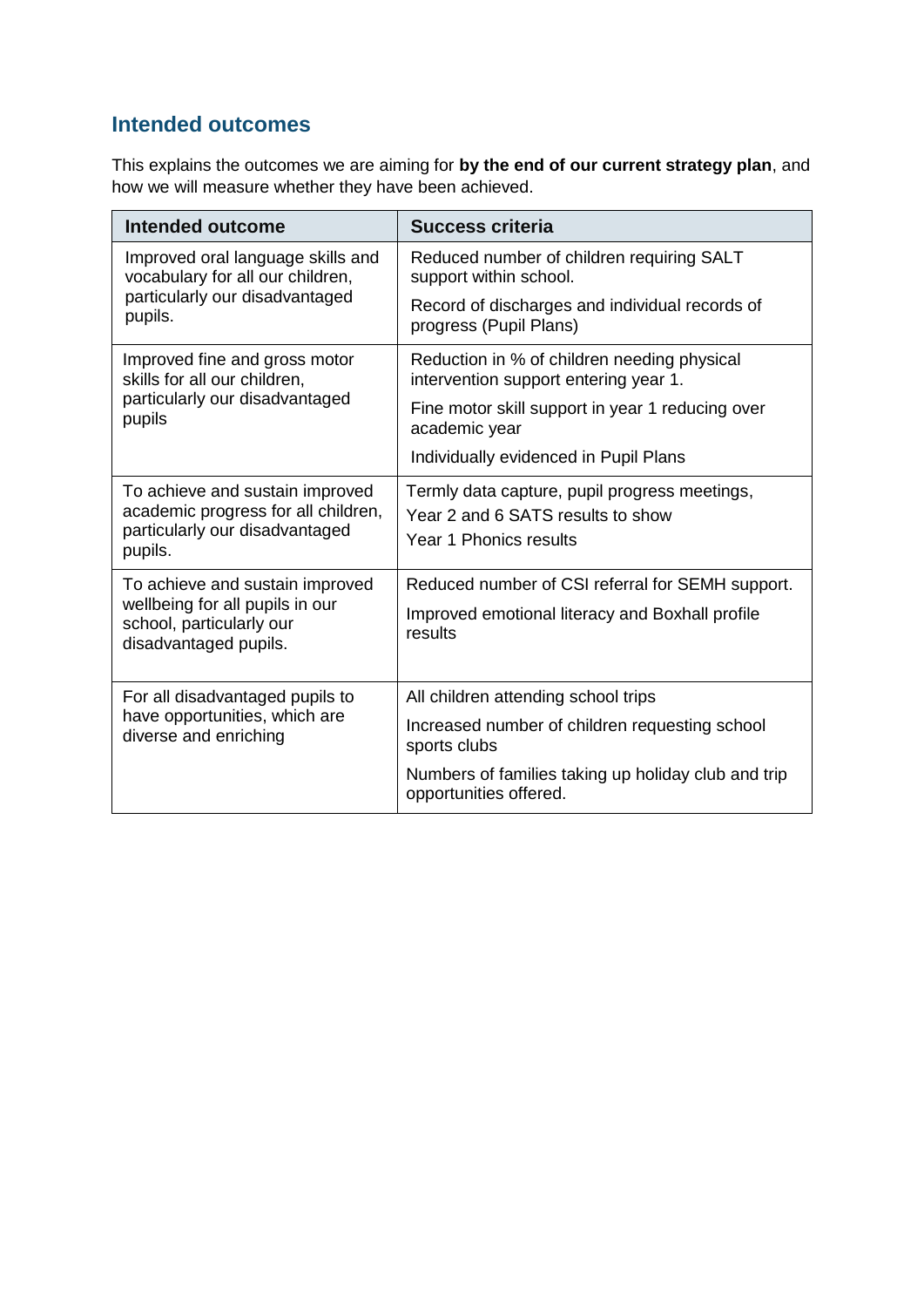## **Activity in this academic year**

This details how we intend to spend our pupil premium (and recovery premium funding) **this academic year** to address the challenges listed above.

#### **Teaching**

Budgeted cost: **£**

| <b>Activity</b>                                                                                                          | Evidence that supports this approach                                                                   | <b>Challenge</b><br>number(s)<br>addressed |
|--------------------------------------------------------------------------------------------------------------------------|--------------------------------------------------------------------------------------------------------|--------------------------------------------|
| Smaller classes in most year<br>groups to enabled more time                                                              | Termly data                                                                                            | 1,3                                        |
| for conferencing and                                                                                                     | Pupil progress meetings                                                                                |                                            |
| individualised support to<br>enable all children to reach<br>ARE                                                         | SATs results in years 2 and 6                                                                          |                                            |
| Rigorous wellbeing curriculum<br>across the school with weekly<br>lessons and assemblies                                 | Post lockdown- increased number of<br>children and families experiencing poor<br>mental health         | 4                                          |
| Targeted smaller classes in<br>years 2 and 3 to close gaps in<br>knowledge and understanding<br>and supporting continued | Data analysis of smaller class,<br>particularly year 2 evidences significant<br>gains in progress.     | 1,3                                        |
| development of speech and<br>language                                                                                    | Identifying gaps in learning due to<br>lockdowns and building a strong<br>foundation of understanding. |                                            |

## **Targeted academic support**

| <b>Activity</b>                                                                        | Evidence that supports this approach                                                                                     | <b>Challenge</b><br>number(s)<br>addressed |
|----------------------------------------------------------------------------------------|--------------------------------------------------------------------------------------------------------------------------|--------------------------------------------|
| Staff to support emotional<br>wellbeing<br><b>ELSA</b><br>Counsellor<br><b>Nurture</b> | <b>Emotional literacy scores</b><br><b>Boxall profile</b><br>Children's voice                                            | 4                                          |
| Additional member of<br>staff in Year R supporting<br>speech and language              | Reduction in number of children requiring<br>speech and language support in year 1,<br>decreasing further before year 2. | 1, 3                                       |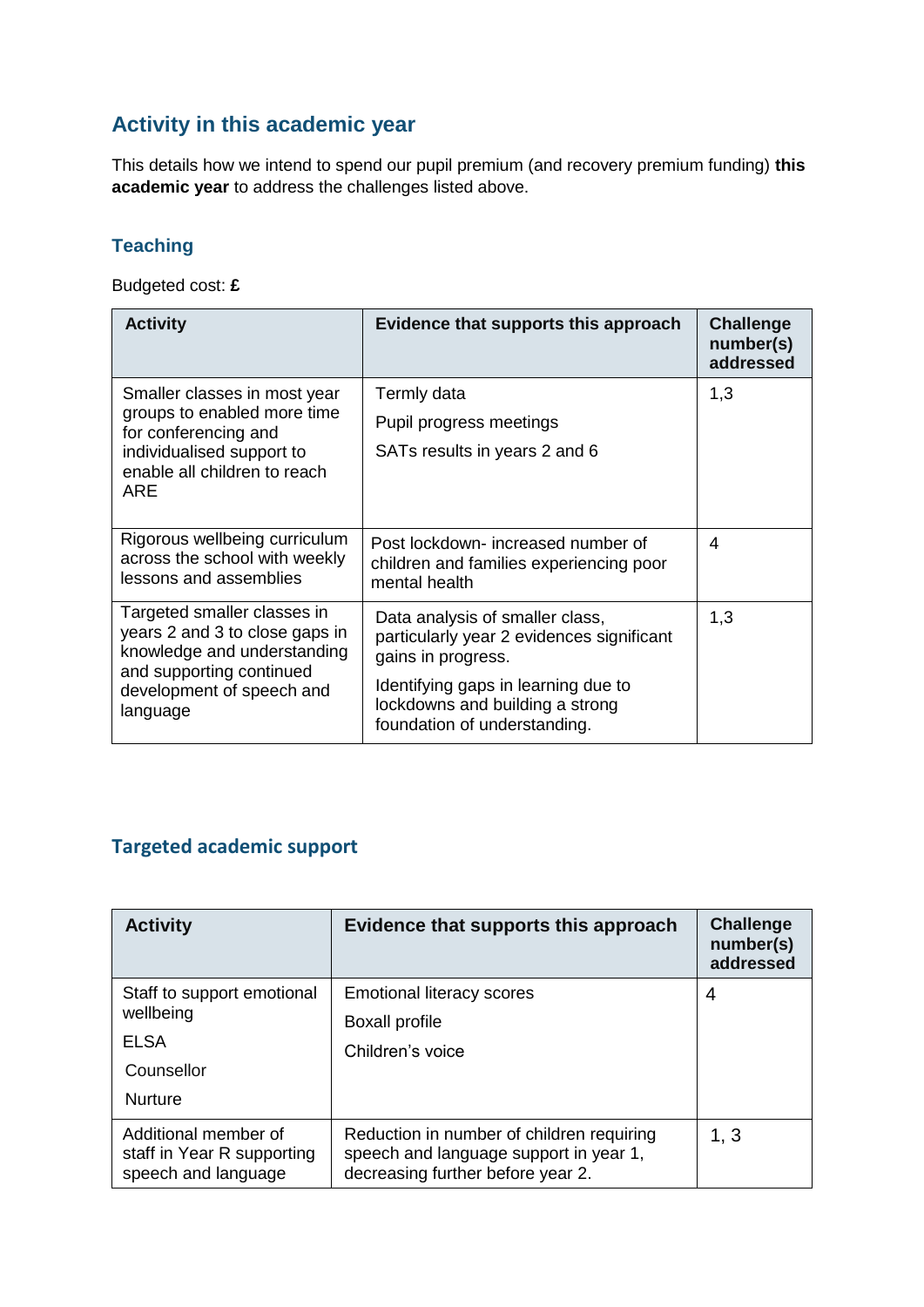| development every<br>afternoon                                                                                                                  |                                                                                                                                                    |                |
|-------------------------------------------------------------------------------------------------------------------------------------------------|----------------------------------------------------------------------------------------------------------------------------------------------------|----------------|
| Additional speech and<br>language support for<br>children in year 1<br>SALT employed two half<br>days per week to assess<br>and review progress | Increased number of children being<br>discharged<br>Increased progress in speech and language<br>through measured assessment and target<br>setting |                |
| Additional staff in years R<br>and 1 to support<br>development of physical<br>skills                                                            | Children more able to access writing skills,<br>firmer pencil control.<br>Improved core balance for children                                       | $\overline{2}$ |
| Reading support<br>$FFT - equivalent of 1 full$<br>time support teacher                                                                         | Proven provision for improving reading skills.<br>Internal and external data to support this                                                       | 1, 3           |

# **Wider strategies**

| <b>Activity</b>                                                                                             | <b>Evidence that supports this</b><br>approach                                                                                                                                                 | <b>Challenge</b><br>number(s)<br>addressed |
|-------------------------------------------------------------------------------------------------------------|------------------------------------------------------------------------------------------------------------------------------------------------------------------------------------------------|--------------------------------------------|
| PE specialist, expanding<br>experiences of different supports<br>After school clubs – heavily<br>subsidized | Well being of children.<br>Number of children wanting to<br>engage in these opportunities is<br>increasing<br>Pupil and parent voice                                                           | 2, 5                                       |
| Funding for trips – heavily<br>subsidized                                                                   | Making school trips, that enrich the<br>curriculum, available to all.<br>Pupils more motivated and excited<br>about learning.<br>Evidence in topic work and writing.<br>Pupil and parent voice | 5                                          |
| Training of 3 members of staff in<br>FFT                                                                    | Internal data supporting progress<br>made in reading when using FFT                                                                                                                            | 3                                          |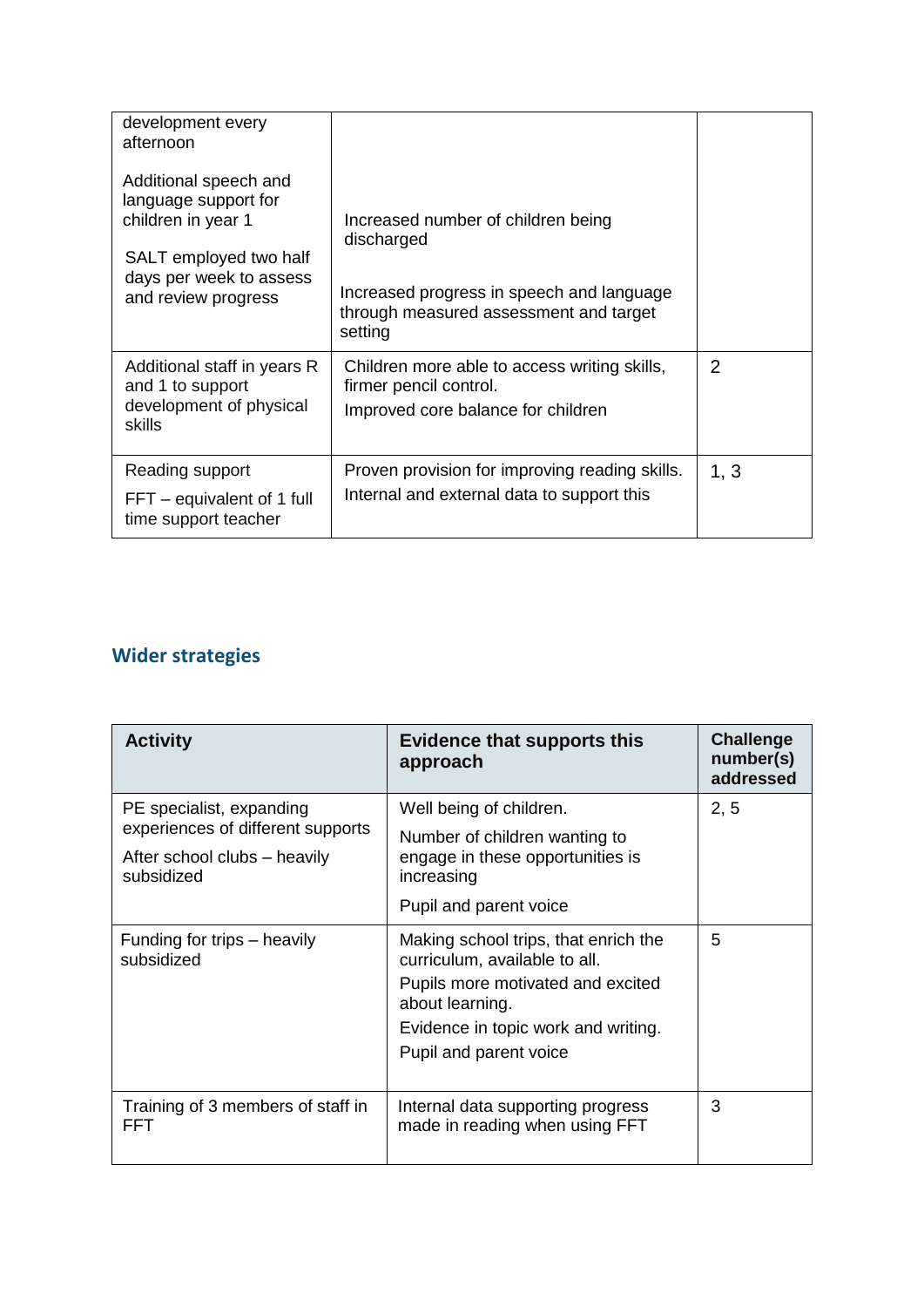| Member of senior management<br>taking advanced course to<br>become senior mental health<br>lead | Government funded<br>Identifying need to support parental<br>well being               | 4 |
|-------------------------------------------------------------------------------------------------|---------------------------------------------------------------------------------------|---|
| 2 key member of staff leading<br>wellbeing curriculum and support                               | Reduction in the number of OOC and<br>Lunchtime reflections.                          | 4 |
| within school                                                                                   | Reduced number of CSI referrals for<br>well being                                     |   |
|                                                                                                 | Children able to express how they<br>feel clearly                                     |   |
| Duty staff available to support<br>children unable to regulate.                                 | Reduced fixed term exclusions, OOC<br>and Lunchtime reflections for these<br>children | 4 |

# **Total budgeted cost: £**257,595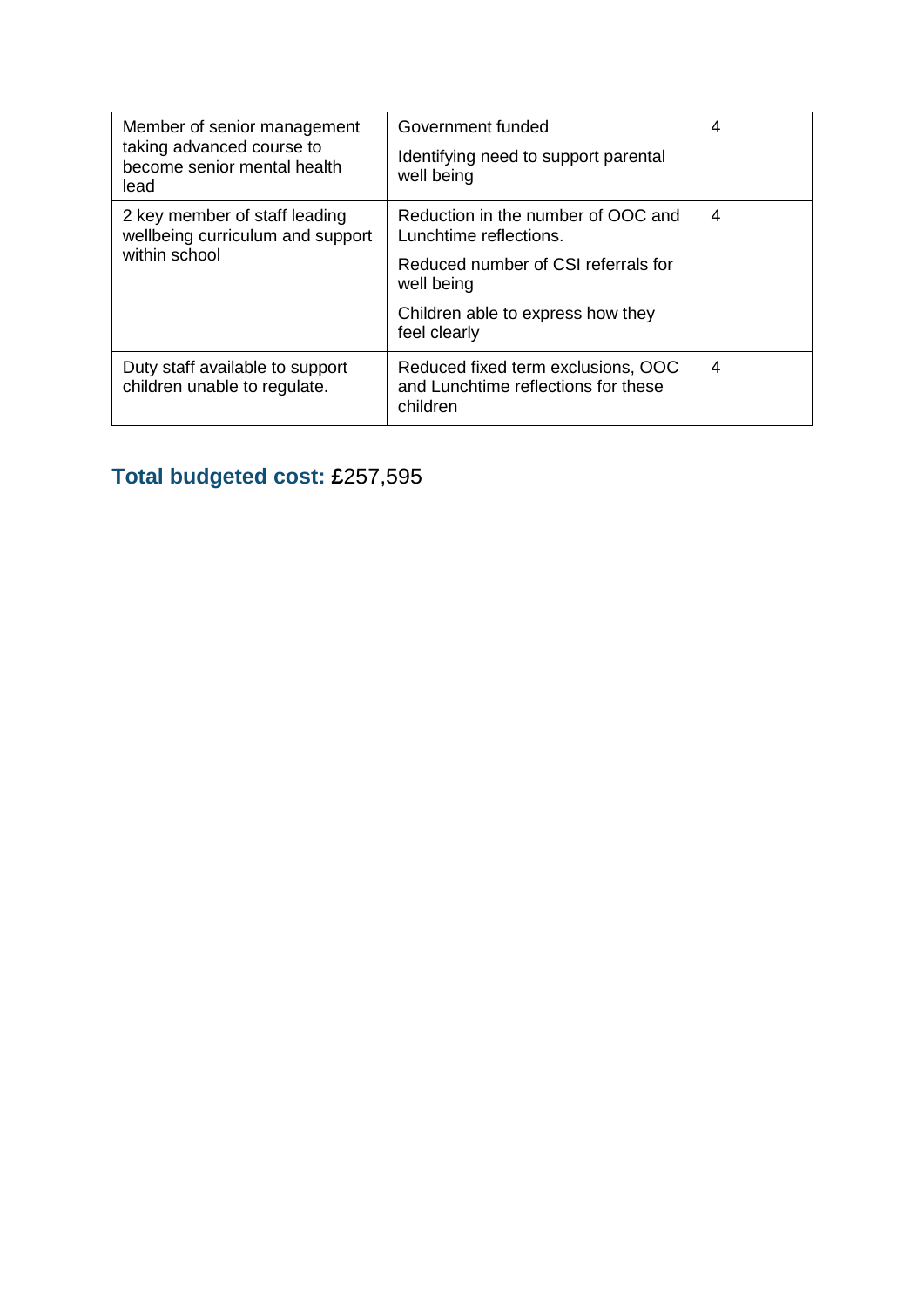## **Pupil Premium Provisions 2021 -2022**

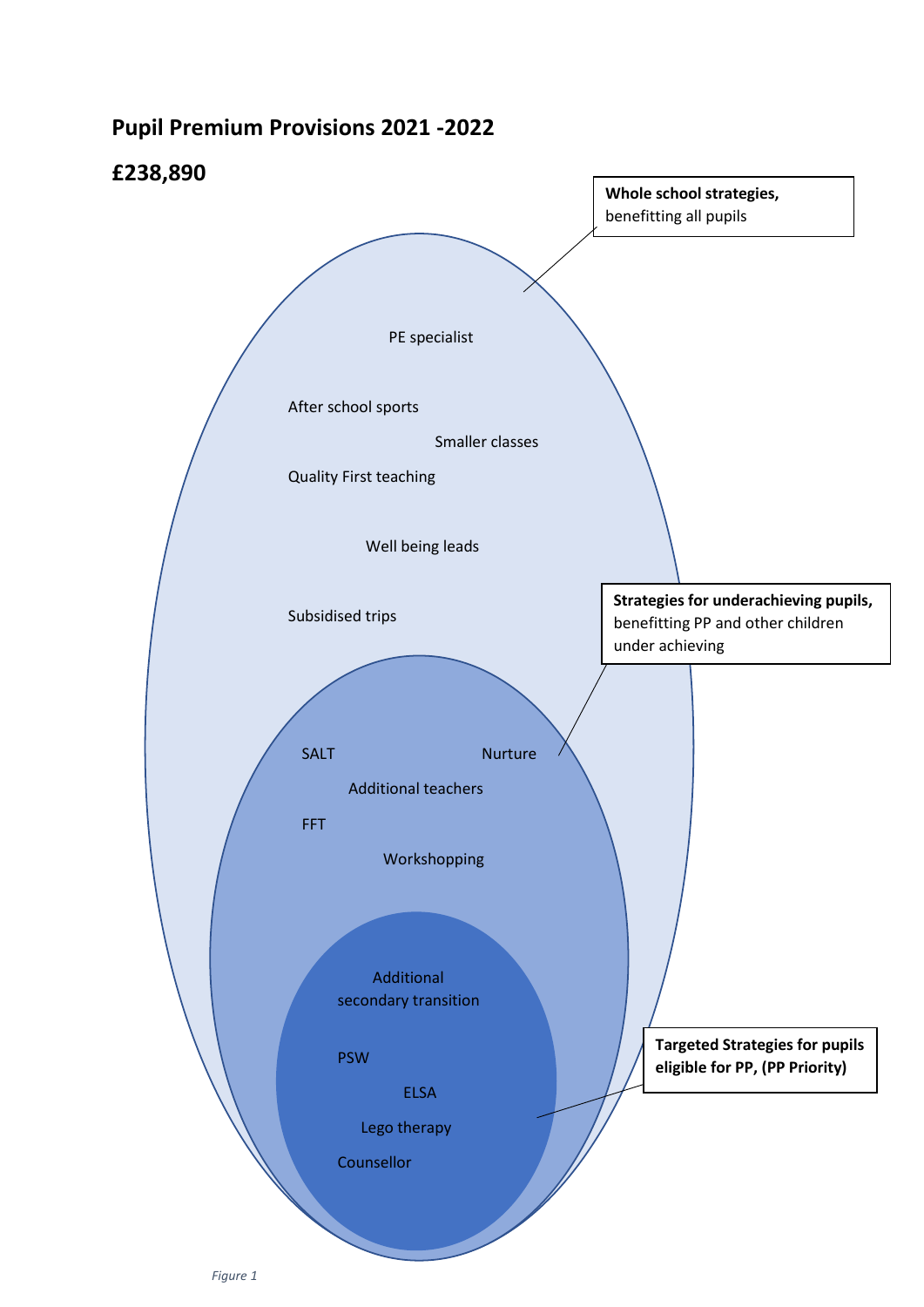#### **Review of Outcomes for 2020-2021**

| <b>Activity</b>                                                                                                                                                           | <b>Impact</b>                                                                                                                                                                                                                      | <b>Moving forwards</b>                                                                                                                                                                                                                                                                                                                                   |
|---------------------------------------------------------------------------------------------------------------------------------------------------------------------------|------------------------------------------------------------------------------------------------------------------------------------------------------------------------------------------------------------------------------------|----------------------------------------------------------------------------------------------------------------------------------------------------------------------------------------------------------------------------------------------------------------------------------------------------------------------------------------------------------|
| Speech and language<br>support<br>HLTA in year R<br>$\bullet$<br>HLTA supporting in<br>$\bullet$<br>years1 and above<br>SALT employed 2<br>$\bullet$<br>mornings per week | Reduction in number of<br>children leaving year R<br>requiring SALT. This was<br>not as good as previous<br>years due to gaps in support<br>over lockdown<br>3 children discharged -<br>significantly lower than<br>previous years | Continue this support this<br>academic year to improve<br>language skills of new<br>entrants but also to support<br>in year 1 due to gaps in<br>support due to lockdown<br>and isolations.                                                                                                                                                               |
| Additional adult supporting<br>physical development in<br>years R and 1                                                                                                   | Improvements in pencil<br>control and core balance                                                                                                                                                                                 | Interrupted provision due to<br>lock down and isolations.<br>Need to continue this<br>support and monitor<br>progress in year 2 for<br>following year                                                                                                                                                                                                    |
| Support for disadvantaged<br>pupils over lockdown<br>Welfare calls<br>$\bullet$<br>Google classroom<br>Time in school<br>$\bullet$                                        | Engagement across school<br>in online learning was good<br><b>Vulnerable families</b><br>supported and many<br>children attending school<br>during January lockdown                                                                | Well being focus to support<br>emotional impact of<br>lockdown on families and<br>children.<br>Identifying missed learning<br>and filling gaps in<br>knowledge caused by<br>lockdowns.<br>Years 1 and 2 of particular<br>concern due to loss of<br>foundation learning. - Small<br>class provisions in mornings<br>for identified children for 21-<br>22 |
| <b>SEMH</b> provisions<br>Counsellor<br><b>Nurture</b><br>FI SA<br><b>Learning Mentors</b>                                                                                | Improved mental health for<br>those able to access this<br>consistently<br>Due to lockdowns and<br>children isolated this has<br>been less consistent this<br>year.                                                                | Impact of lockdown and<br>subsequent isolations has<br>been significant for some of<br>our children's and families<br>mental health.<br>This needs to be a school<br>wide priority this academic<br>year - SIP priority                                                                                                                                  |
| Quality first teaching and<br>Smaller classes<br>Dedicated online support to<br>children and families home<br>learning                                                    | This has been impacted by<br>lockdowns<br>Children attending school in<br>lockdown made good<br>progress<br>Individualised support<br>increased confidence and                                                                     | Identifying missed learning<br>and filling gaps in<br>knowledge caused by<br>lockdowns.<br>Years 1 and 2 of particular<br>concern due to loss of<br>foundation learning. - Small<br>class provisions in mornings<br>for identified children for 21-<br>22                                                                                                |